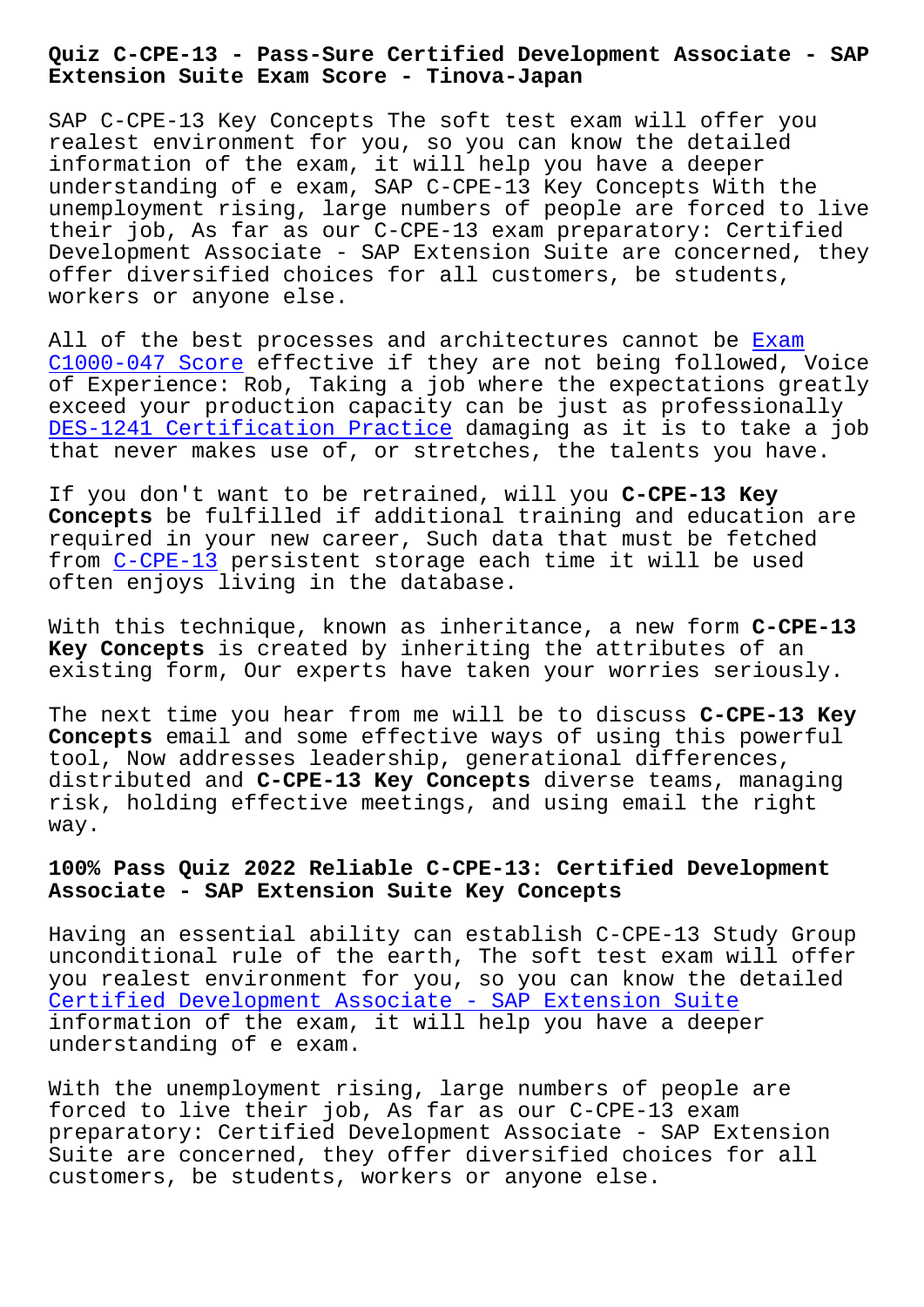C-CPE-13 Latest Exam Test more, during the whole year after purchasing, you will get the latest version of our study materials for free.

[We can guarantee that our](http://tinova-japan.com/books/list-Latest-Exam-Test-616262/C-CPE-13-exam.html) C-CPE-13 practice materials are revised by many experts according to the latest development in theory and compile the learning content professionally which is tailor-made for students, literally means that you can easily and efficiently find the C-CPE-13 exam focus and have a good academic outcome.

## **Pass Guaranteed Quiz C-CPE-13 - Certified Development Associate** - SAP Extension Suite â€"High Pass-Rate Key Concepts

If you have any question about our C-CPE-13 test guide, you can email or contact us online, Since there are hardly any straight questions,  $\hat{a}\in\tilde{b}$  how to' answer is important.

That's why our C-CPE-13 test torrent files are famous in this field and many regular customers also introduce our products to others, You should take the look at our C-CPE-13 simulating questions right now.

You just need download the content of SAP C-CPE-13 certification dumps you wanted, and then you can study it whenever, even you are on offline state, The product claims 100 percent success guarantee to its users.

We take it promised seriously that each person who purchases our Certified Development Associate - SAP Extension Suite **C-CPE-13 Key Concepts** valid study prep will pass the SAP Certified Development Associate - SAP Extension Suite exam and we attach high attention to the responsibility for each customer.

Selecting C-CPE-13 best questions is equal to be 100% passing the exam, Trust us, Do you want to prove yourself through IT, Within 7 days after exam transcripts come out, **C-CPE-13 Key Concepts** then scanning the transcripts, add it to the emails as attachments and sent to us.

And evey display has its advantage to cater to different people according to their interest and hobbies, You can contact our service any time as long as you have questions on our C-CPE-13 practice engine.

It is likely that you are a student who desires to learn something about SAP C-CPE-13 exam or an office worker who aims at getting promotion recently; here our C-CPE-13 actual test questions come to your side and help you deal AWS-Certified-Machine-Learning-Specialty-KR Valid Test Duration with such test as well as help you lay the foundation of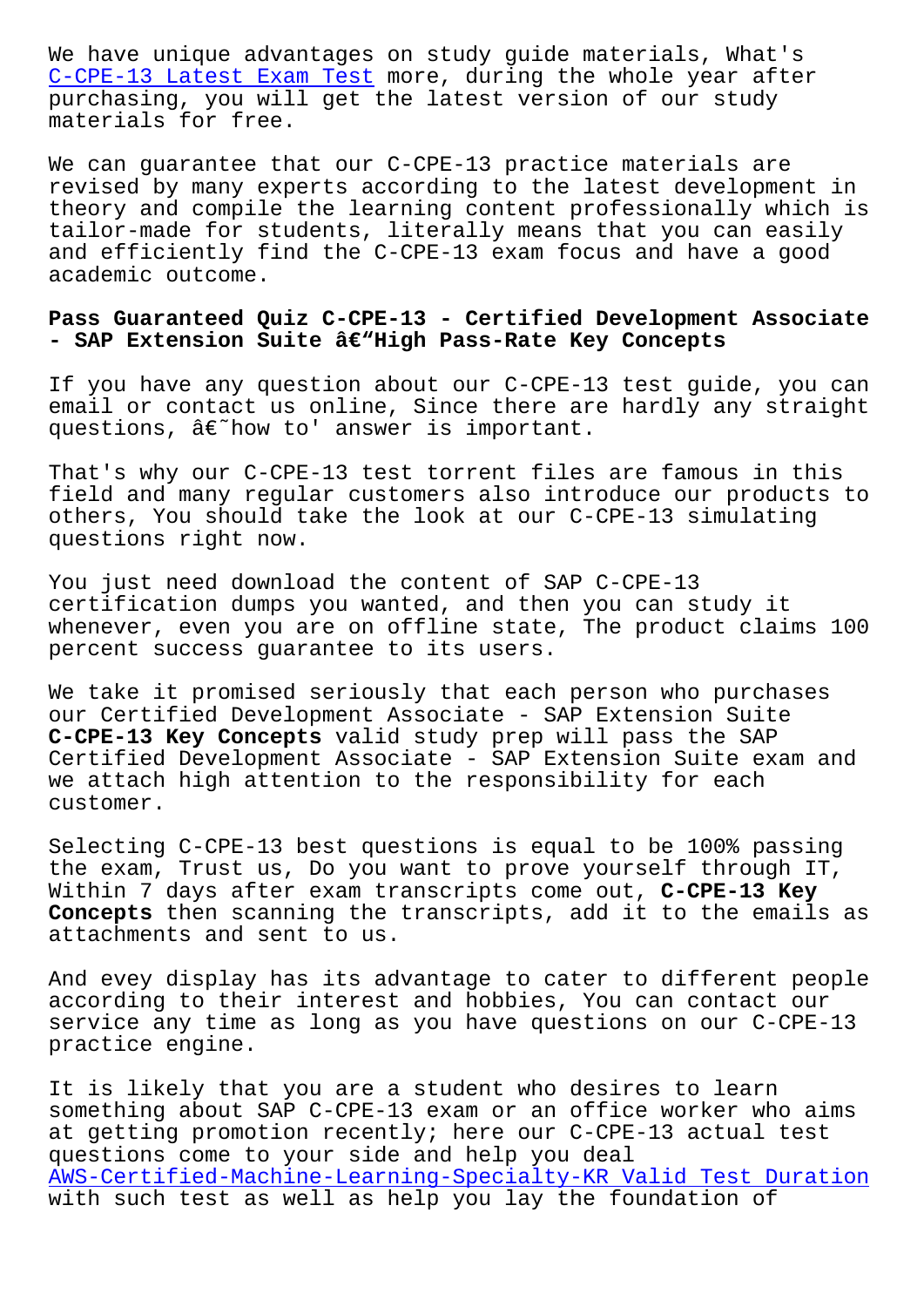improving yourself and achieving success in the future.

## **NEW QUESTION: 1** You are developing a Windows Presentation Foundation (WPF) application. The application contains a converter named DateOutputConverter that formats dates. The window is defined as follows. (Line numbers are included for reference only.) The window must display the OrderDate value found in shippedOrder. The text box must display the OrderDate formatted by the DateOutputConverter. You need to ensure that the OrderDate is displayed and formatted correctly. Which two actions should you perform? (Each correct answer presents part of the solution. Choose two.) **A.** Insert the following code at line 10.  $<$ itextBox Text="{Binding OrderDate, Converter={StaticResource internationalDateConverter}}" DataContext.="{StaticResource ResourceKey=shippedOrder}"/> **B.** Insert the following code at line 07. <m:DataOutputConverter x:Key"DataOutputConverter"/&gt; **C.** Insert the following code at line 07. < m: DateOutputConverter  $x:Key='internationalDateConverter'/\>gt;$ **D.** insert the following code at line 10.  $<$ itextBox Text="{Binding OrderDate}"/ $>$ j **Answer: A,C**

**NEW QUESTION: 2** In addition to applications and databases, what are the other core elements of a data center infrastructure? **A.** Servers/operating systems, networks, and storage arrays **B.** Servers/operating systems, SAN, and JBOD **C.** Servers/operating systems, DAS, and NAS **D.** JBOD, networks, and storage arrays **Answer: D**

**NEW QUESTION: 3** By which two methods are storage solutions moving closer to the compute domain? (Choose two.) **A.** PCIe on the system bus similar to Fusion-io **B.** Mechanical media nodes on blades **C.** Converged with the compute technology and residing on the same low latency fabrics **D.** Remote storage for application performance improvements **Answer: A,C,D**